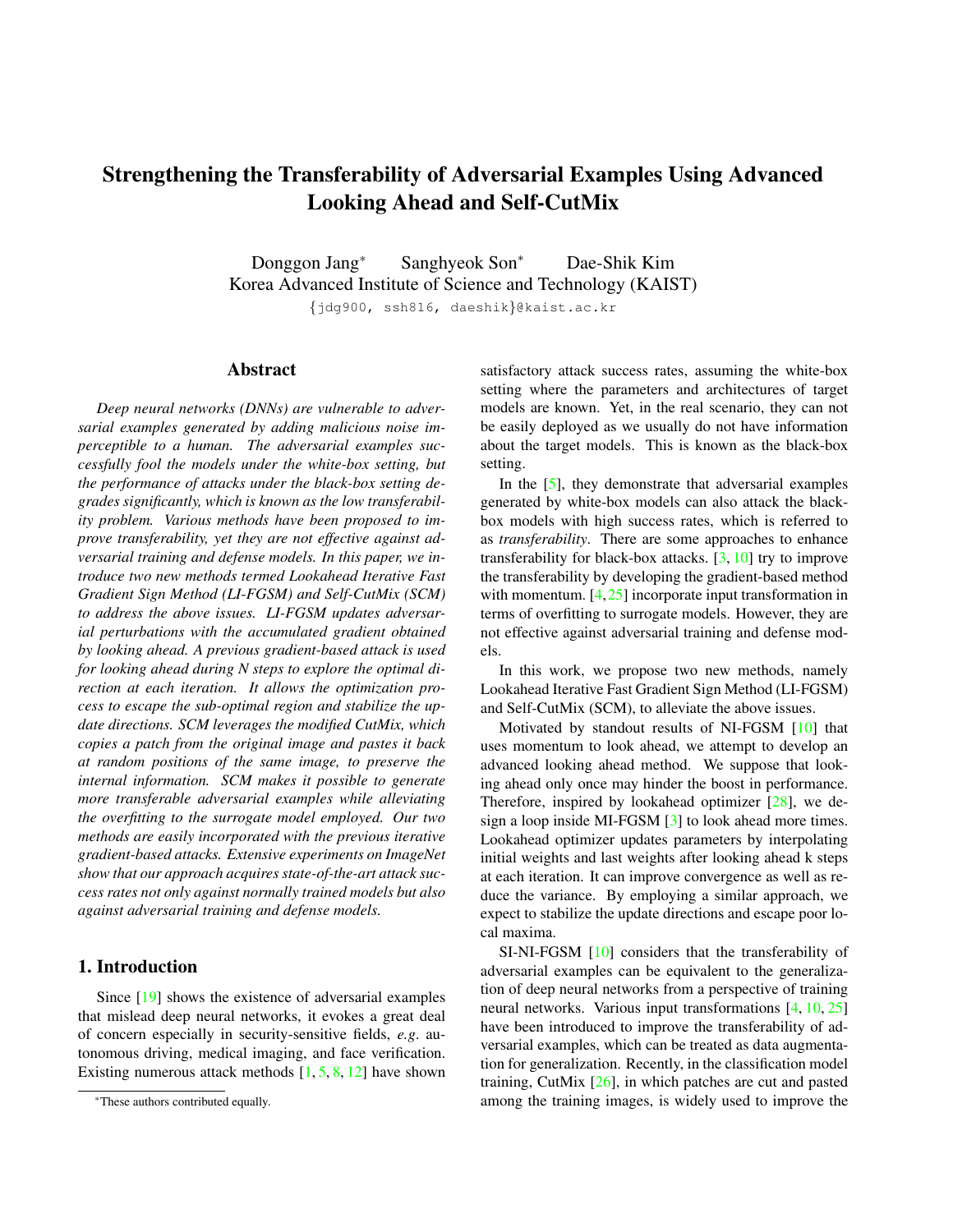generalization of deep learning models. However, applying CutMix directly as the input transformation may introduce incorrect update direction for crafting adversaries because the images with different classes are mixed. Therefore, we propose a new input transformation method, Self-CutMix, that performs CutMix in the single image itself while preserving the input information of the image.

Extensive experiments on ImageNet [16] demonstrate that each method exhibits noticeable results even when used alone. On seven advanced defense methods, our method successfully attacks them, thus indicating that our method is suitable for attacking various defense models.

#### 2. Background

Adversarial examples are generated by maximizing the loss of classifier w.r.t input images while the perturbation is constrained by the  $L_p$  norm. It can be formulated as follows.

$$
\underset{x^{adv}}{\arg \max} J(x^{adv}, y^{true}) \quad s.t. \quad ||x^{adv} - x||_p \le \epsilon \quad (1)
$$

where  $J$  is the loss function,  $x$  and  $x^{adv}$  correspond to benign and adversarial examples respectively,  $y^{true}$  is a ground truth label,  $\epsilon$  is the maximum perturbation, and  $||\cdot||_p$ denotes the  $L_p$  norm.

## 2.1. Gradient-based Attacks

Fast Gradient Sign Method (FGSM) [5] adds gradients of loss w.r.t benign images after applying sign function for update based on the linear hypothesis.

$$
x^{adv} = x + \epsilon \cdot \text{sign}(\bigtriangledown_x J(x, y^{true})) \tag{2}
$$

Iterative-FGSM (I-FGSM) [8] improves FGSM by modifying to the iterative approach with a clipping function.

$$
x_{t+1}^{adv} = x_t^{adv} + \text{Clip}_{\epsilon}\{\alpha \cdot \text{sign}(\bigtriangledown_x J(x_t^{adv}, y^{true}))\} \quad (3)
$$

where  $\alpha$  denotes the small step size.

Most attack algorithms including the above methods achieve noticeable performance, yet low transferability in the target models. MI-FGSM [3] utilizes momentum to mitigate the issue based on I-FGSM. It can deviate the poor local maxima by adapting the concept of SGD with momentum [15].

$$
g_{t+1} = \mu \cdot g_t + \frac{\nabla_x J(x_t^{adv}, y^{true})}{\|\nabla_x J(x_t^{adv}, y^{true})\|_1}
$$
(4)

$$
x_{t+1}^{adv} = x_t^{adv} + \alpha \cdot \text{sign}(g_{t+1})
$$
 (5)

where  $\mu$  denotes the decay factor.

Further, NI-FGSM [10] leverages Nesterov's accelerated gradient [14] so that it can improve transferability. It looks

ahead with the momentum in advance to calculate the gradients represented by

$$
x_t^{nes} = x_t^{adv} + \alpha \cdot \mu \cdot g_t \tag{6}
$$

Unlike the above methods that utilize momentum, variance tuning [21] focuses on reducing variance. It tunes the gradients of the current iteration with variance, which is calculated by subtracting gradients from averaged gradients w.r.t neighbors of adversarial example in the previous iteration.

$$
v_t = \frac{1}{N} \sum_{i=1}^{N} \nabla_x J(x_{t-1}^i, y^{true}) - \nabla_x J(x_{t-1}^{adv}, y^{true}) \tag{7}
$$

$$
g_{t+1} = \mu \cdot g_t + \frac{\hat{g}_{t+1} + v_t}{||\hat{g}_{t+1} + v_t||_1} \tag{8}
$$

where  $x_{t-1}^i$  is a sample neighboring  $x_{t-1}^{adv}$ ,  $\hat{g}_{t+1}$  is gradient at t iteration, and  $v_t$  is the variance.

Similar to variance tuning, EMI-FGSM [23] gets the average gradient from the neighbor samples along the gradient direction of the previous iteration.

$$
\bar{x}_t^{adv}[i] = x_t^{adv} + c_i \cdot \bar{g}_{t-1} \tag{9}
$$

$$
\bar{g}_t = \frac{1}{N} \sum_{i=1}^{N} \nabla_{\bar{x}_t^{adv}[i]} J_f(\bar{x}_t^{adv}[i], y)
$$
(10)

where N is the number of samples and  $c_i$  is the sampling coefficient between  $[-\eta, \eta]$ .

#### 2.2. Input Transformations

Various input transformations are adopted to craft the more transferable adversarial examples.

DIM [25] applies the transformations, which are composed of random resizing and random padding, to the inputs. By increasing the input diversity at each iteration, DIM improves the transferability of adversarial examples. Further, DIM can be integrated with existing gradient-based attack methods.

TIM [4] uses a set of translated images to optimize adversarial perturbation. By convolving the gradients of the untranslated images with a Gaussian kernel, TIM calculates the derivatives of a loss function efficiently. TIM can also be integrated with existing gradient-based attack methods.

SIM [10] utilizes the deep learning classifier's scaleinvariance property. The gradients of a loss function are calculated for a set of images scaled by  $1/2<sup>i</sup>$  on the input image. Likewise, it improves the attack transferability by being integrated with other existing gradient-based attacks.

Admix [22] applies the input transformation similar with Mixup [27]. For each input images, a set of images from other categories are randomly sampled and a minor portion for each sampled image is mixed with input image to craft a set of diverse images.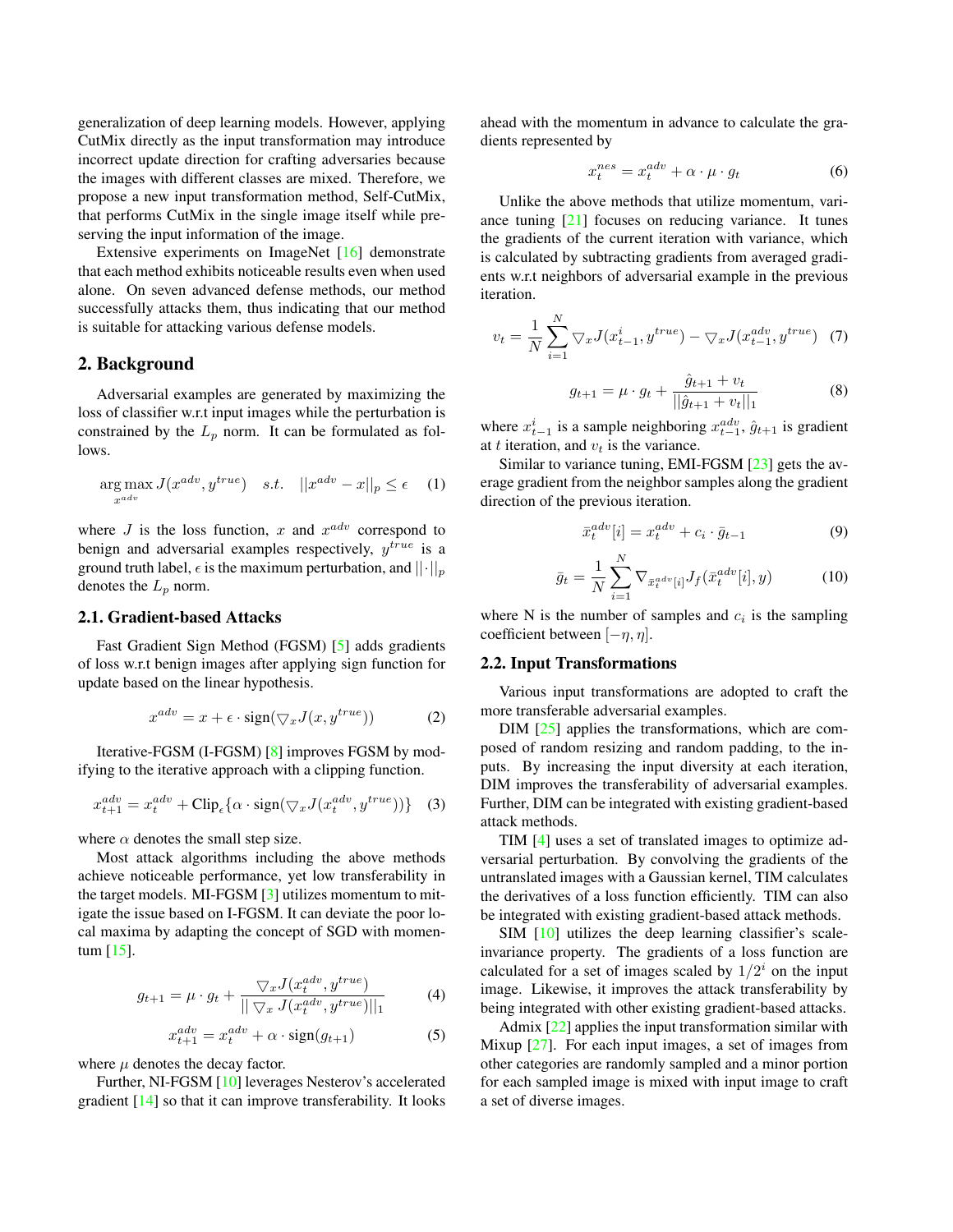## 3. Methodology

## 3.1. Lookahead Iterative Fast Gradient Sign Method (LI-FGSM)

Unlike the existing approaches, Lookahead Iterative Fast Gradient Sign Method (LI-FGSM) obtains the gradients from the inner loop corresponding to looking ahead. Inputs are optimized by the off-the-shelf gradient-based attack method during N steps in the loop while accumulating the gradients. The accumulated ones named lookahead gradients can be a good proxy, which represents optimal direction. After escaping the loop, the normalized lookahead gradients are adapted to input examples for the updates. We also use the momentum to inherit the advantages of MI-FGSM as in Eq. (4) and Eq. (5). Therefore, LI-FGSM can run away from local maxima, which are suspected as the cause of overfitting, reduce the variance, and boost transferability. The algorithm is summarized in Algorithm 1 and Algorithm 2.

Any kind of iterative gradient-based attack methods, *e.g*. M(N)I-FGSM, can be leveraged for looking ahead. In this work, we utilize VNI-FGSM [21] that exhibits the highest performance among others in the experiments discussed in the supplementary material.

Algorithm 1 LI-FGSM: Inner Loop

**Input:** A classifier f with loss function J; an example  $x_t^{adv}$ at step t with ground truth label  $y^{true}$ 

**Input:** The maximum perturbation  $\epsilon$  and decay factor  $\mu$ **Input:** The number of looking ahead steps  $N$ , the number of mixed copies c

**Output:** A lookahead gradient l

1:  $\alpha = \epsilon/T$ ;  $x_0^{adv} = x_t^{adv}$ ;  $l = 0$ ;  $g_0 = 0$ 2: for  $n = 0$  to  $N - 1$  do 3: Get  $x_n^{nes}$  by Eq. (6) 4: Get average gradients as  $\hat{g}_{n+1} = \frac{1}{c+1} \cdot \hat{g}$ 5: Calculate variance  $v_n$  by Eq. (7) 6: Update  $g_{n+1}$  by Eq. (8) 7: Accumulate the gradients as  $l = l + g_{n+1}$ 8: Update  $x_{n+1}^{adv}$  by Eq. (5) 9: end for

10:  $return *l*$ 

## 3.2. Self-CutMix (SCM)

Let  $x \in R^{W \times H \times C}$  be an input image of width W, height H, and channel C.  $\mathbf{B} = (r_x, r_y, W_p, H_p)$  denotes a bounding box where  $r_x$  and  $r_y$  are the coordinates of top-left corner and  $W_p$  and  $H_p$  are the copied (pasted) patch size. The goal of Self-CutMix is to generate a new sample by cropping a patch from the input image itself and then pasting it back into the original image. We introduce two variants of SCM.

#### Algorithm 2 LI-FGSM

**Input:** A classifier f with loss function  $J$ ; a benign example x with ground truth label  $y^{true}$ 

**Input:** The maximum perturbation  $\epsilon$ , the number of iteration T, and decay factor  $\mu$ 

**Output:** An adversarial example  $x^{adv}$ 

1:  $\alpha = \epsilon/T; x_0^{adv} = x; g_0 = 0$ 

- 2: for  $t = 0$  to  $T 1$  do
- 3: Get Lookahead gradients  $\hat{g}$  by Algorithm 1
- 4: Update  $g_{t+1}$  by  $g_{t+1} = \mu \cdot g_t + \frac{\hat{g}}{||\hat{g}||_1}$
- 5: Update  $x_{t+1}^{adv}$  by Eq. (5)
- 6: end for
- 7: **return**  $x^{adv} = x_T^{adv}$

**SCM-P** We first sample bounding box coordinates **B1**  $=(r_{x1}, r_{y1}, W_p, H_p)$ . The region matched to **B1** is copied from the input image  $x$ . To paste the copied patch back to the original image, we sample another bounding box B2  $=(r_{x2}, r_{y2}, W_p, H_p)$ . The region matched to **B2** on input image  $x$  is removed and filled with the region **B1**. While the CutMix replaces the image region with a patch from another image belonging to a different class, the major difference is that SCM-P replaces the image region with a copied patch from the input image itself.

SCM-R SCM-R is a variant of SCM. The difference with SCM-P is that the entire image is cloned to preserve the global information of the input image. We sample the bounding box  $\mathbf{B2} = (r_{x2}, r_{y2}, W_p, H_p)$  on the input image. Then, we resize the copied image into size  $(W_p, H_p)$  and insert the resized image at the region matched to B2 on the input image.

With the above input transformation methods, we propose the SCM attack method that can improve the transferability of the adversarial examples, which optimizes the perturbation over a set of mixed images  $SCM(x)$ .

$$
\hat{g}_{t+1} = \nabla_x J(x_t^{adv}, y^{true}) + \sum_{i=1}^{c} \nabla_x J(s_i \cdot SCM(x_t^{adv}), y^{true})
$$
\n(11)

where the c denotes the number of the mixed images,  $s_i \in$  $(0,1]$  denotes the scale factor of mixed image  $SCM(x^{adv}_{t}).$ 

Since we implement the input transformation in the same image, we do not mix the labels. In both SCM-P and SCM-R, the patch size can be fixed or chosen randomly. In our experiments, we uniformly sample the bounding box coordinates according to

$$
r_x \sim Unif(0, W - W_p), \quad W_p \sim Unif(P, W) \tag{12}
$$

$$
r_y \sim Unif(0, H - H_p), \quad H_p \sim Unif(P, H) \tag{13}
$$

where the  $Unif$  denotes the uniform distribution,  $P$  denotes the minimum patch size. Experiments according to varying patch sizes are reported in the supplementary material.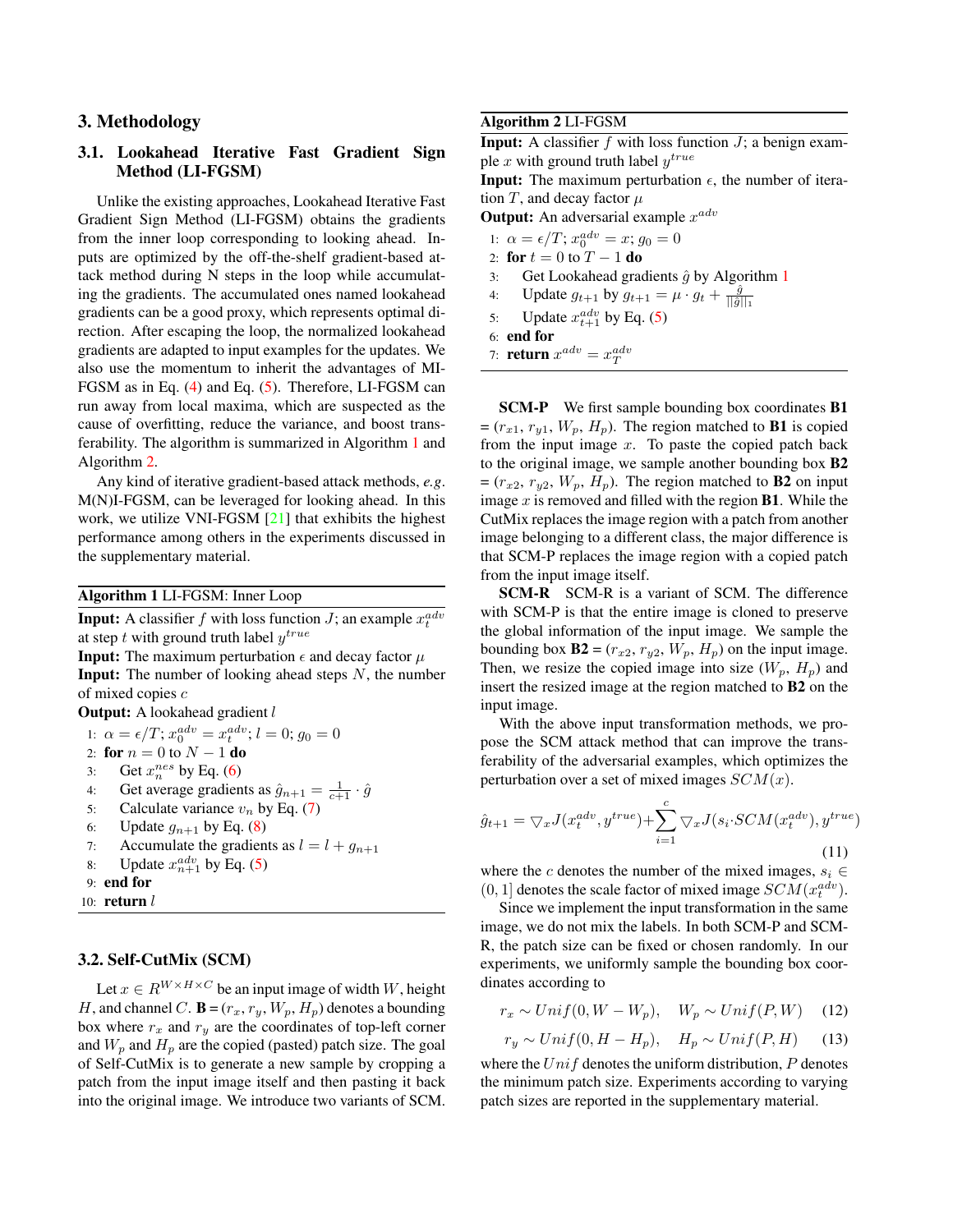SCM can be integrated with other input transformations, *e.g*. DIM, TIM, and SIM. Furthermore, SCM increases the variance of the input distribution, while maintaining an identity of inputs and thus avoiding overfitting to white-box models. Consequently, it makes the adversarial examples more transferable.

## 4. Experiments

#### 4.1. Experimental Setup

We consider untargeted  $L_{\infty}$  attacks on image classifiers. For the dataset, we evaluate our method by randomly choosing 1,000 clean images belonging to the 1,000 classes from the ImageNet validation set  $[16]$  provided by  $[10]$ . And those images are almost accurately classified by all the testing models as in  $[3, 10]$ .

We choose four normally trained models, *i.e*. Inceptionv3 [18], Inception-v4, Inception-Resnet-v2 [17], and Resnet-v2-101 [6] as source models. To demonstrate the effectiveness of our attack method, we adopt three adversarially trained models, *i.e*. Inc-v3ens3, Inc-v3ens4, and IncRes $v2_{ens}$  [20]. Additionally, we consider seven advanced defense models which are robust against adversarial attacks on ImageNet [16], *i.e*. HGD [9], R&P [24], NIPS-r3<sup>1</sup>, FD [11], Comdefend [7], RS [2], and NRP [13].

For comparison with the proposed method, we take four momentum-based iterative attack methods, *i.e*. MI-FGSM [3], NI-FGSM [10], VM(N)I-FGSM [21], and EMI-FGSM [23], and adopt four input transformation methods, *i.e*. DIM [25], TIM [4], SIM [10], and Admix [22] as our baselines. Implementation details are described in the supplementary material.

#### 4.2. Attacking a Single Network

We evaluate the attack success rates of the proposed methods, SCM-P(R) and LI-FGSM, with other baselines under a single model. We craft the adversaries on the four normally trained models and validate the performance on the seven neural networks. We first compare the attack success rates of our proposed SCM-P(R) with other input transformations. As shown in Tab.  $1$ , SCM-P(R) outperform the baselines by a large margin on all models under the black-box setting. Specifically, SCM-P(R) exhibit better transferability on adversarially trained models and achieves nearly 100% success rates on the white-box models. It is because SCM-P(R) increase the variance of the input distribution and alleviates overfitting to the source model, thereby enhancing transferability. We also compare LI-FGSM and other gradient-based attacks without any input transformation to demonstrate the effectiveness of our method. In Tab. 2, we observe that LI-FGSM surpasses other gradientbased attacks in terms of attack success rates. It indicates

that advanced looking ahead may help to stabilize the update directions.

#### 4.3. Attacking Defense Models

To show the strong transferability of adversarial examples generated by our methods, we additionally evaluate the performance on seven advanced defense models. We attack the defense methods under a single model setting, not an ensemble model setting to clarify the effectiveness of the proposed methods. As shown in Tab. 3, LI-CT-FGSM shows outstanding performance, compared to other gradient-based attacks. In addition, we compare the performance while adding Admix, a state-of-the-art transformation, and the proposed SCM-P(R) to MI-CT-FGSM. MI-SCM-P-CT-FGSM achieves comparable performance and MI-SCM-R-CT-FGSM outperforms MI-Admix-CT-FGSM on seven defense methods. It shows that our methods can fool the defense methods successfully and will be an attractive option to attack the defense methods.

#### 4.4. Discussion

Stabilize Update Directions The normalized cosine similarity of the gradients between adjacent iterations might be a proxy metric to measure the degree of stabilization. As shown in Fig. 1a, LI-FGSM has a higher value than others in the entire process. From the result, we suppose that stabilized update direction contributes to our outstanding attack performance. The most curious part is that VM(N)I-FGSM and EMI-FGSM exhibit higher attack success rates than M(N)I-FGSM, yet, they show lower similarity than others even they try to reduce the variance. We conjecture that neighborhood sampling can be considered input transformation that impose randomness. Accordingly, it may confuse the stabilization but can get good performance. Our method utilizing VNI-FGSM has the effects of stabilization and uniform noise. Consequently, it surpasses the others.

The Number of Steps Looking Ahead We experiment with varying the number of steps looking ahead. Only the empirical results for LI-VNI-FGSM, which shows the best performance, are included due to space constraints. As shown in Fig. 1b, the success rate grows rapidly as the number of steps increases and then converges at about 17 steps. We use it in all of the experiments in this work.

SCM vs CutMix To show why SCM helps maintain input information and craft more transferable adversarial examples, we compare the attack success rates of CutMix and SCM while varying the pasted patch size. As shown in Fig. 1c and Fig. 1d, the attack success rates of Cut-Mix increase until the patch size is around a certain size and steeply decrease after that. It implies that the increasing patch size from other classes impairs input information, which leads to less transferable directions. However, the attack success rates of SCM consistently increase, which

<sup>1</sup>https://github.com/anlthms/nips-2017/tree/master/mmd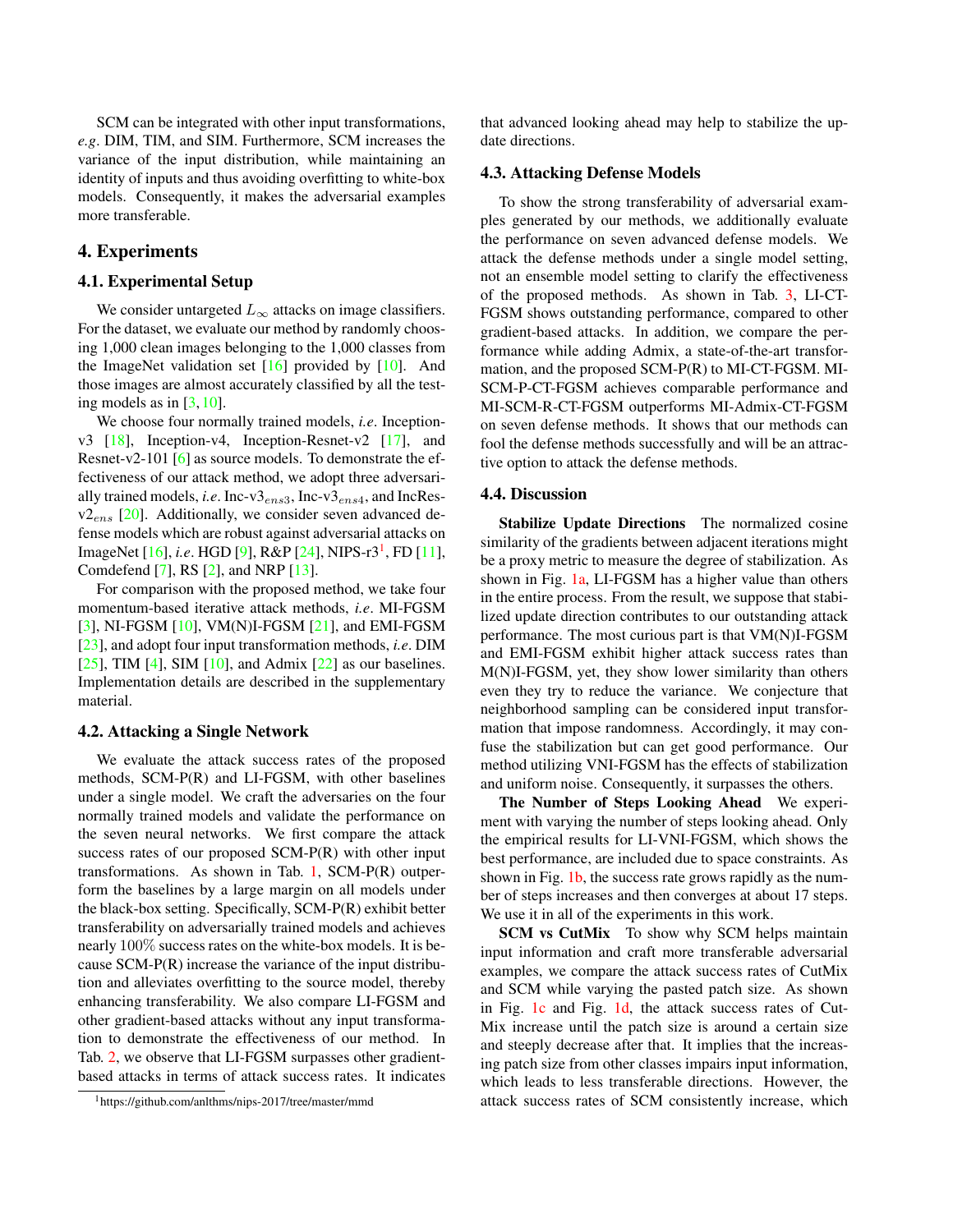| Model       | Attack     | $Inc-v3$ | $Inc-v4$ | $IncRes-v2$ | $Res-101$ | $Inc-v3$ (ens3) | $Inc-v3$ (ens4) | $IncRes-v2$ (ens) |
|-------------|------------|----------|----------|-------------|-----------|-----------------|-----------------|-------------------|
| $Inc-v3$    | DIM        | 98.72*   | 64.54    | 60.46       | 54.04     | 19.22           | 17.96           | 9.56              |
|             | <b>TIM</b> | 100.00*  | 48.02    | 41.28       | 40.20     | 24.10           | 21.34           | 13.48             |
|             | <b>SIM</b> | 100.00*  | 69.84    | 67.86       | 62.86     | 32.20           | 32.47           | 17.42             |
|             | Admix      | 100.00*  | 82.00    | 80.07       | 73.13     | 39.97           | 38.70           | 20.13             |
|             | SCM-P      | 100.00*  | 87.28    | 85.04       | 80.92     | 50.16           | 45.28           | 27.36             |
|             | SCM-R      | 99.85*   | 85.90    | 83.68       | 81.50     | 62.58           | 58.94           | 36.86             |
| $Inc-v4$    | <b>DIM</b> | 72.00    | 97.70*   | 64.08       | 55.68     | 21.68           | 20.76           | 11.44             |
|             | TIM        | 57.28    | 99.66*   | 47.08       | 43.38     | 26.48           | 22.96           | 17.42             |
|             | <b>SIM</b> | 80.56    | 99.88*   | 74.12       | 67.94     | 47.42           | 44.74           | 28.62             |
|             | Admix      | 88.50    | 99.83*   | 84.83       | 78.47     | 54.20           | 50.57           | 32.60             |
|             | SCM-P      | 91.12    | 99.82*   | 88.12       | 83.36     | 61.52           | 58.68           | 40.22             |
|             | SCM-R      | 89.44    | 99.82*   | 86.96       | 83.04     | 70.74           | 68.96           | 51.72             |
| $IncRes-v2$ | <b>DIM</b> | 70.32    | 64.26    | 93.14*      | 59.16     | 30.44           | 25.02           | 17.32             |
|             | <b>TIM</b> | 62.66    | 55.48    | 97.42*      | 51.10     | 31.94           | 27.32           | 22.24             |
|             | <b>SIM</b> | 84.68    | 80.48    | 99.00*      | 75.86     | 56.28           | 49.48           | 42.28             |
|             | Admix      | 89.90    | 87.00    | 98.83*      | 83.63     | 63.57           | 56.83           | 49.40             |
|             | SCM-P      | 90.94    | 88.28    | 98.88*      | 85.32     | 68.90           | 62.10           | 53.18             |
|             | SCM-R      | 89.52    | 86.60    | 98.62*      | 85.10     | 75.36           | 71.16           | 62.78             |
| $Res-101$   | <b>DIM</b> | 74.84    | 68.88    | 69.90       | 98.08*    | 35.88           | 32.58           | 19.78             |
|             | TIM        | 59.16    | 52.30    | 51.80       | 99.30*    | 36.34           | 31.44           | 23.10             |
|             | <b>SIM</b> | 74.84    | 69.16    | 69.64       | 99.72*    | 42.94           | 38.92           | 26.38             |
|             | Admix      | 81.63    | 76.50    | 78.07       | 99.80*    | 48.37           | 42.73           | 28.40             |
|             | SCM-P      | 91.20    | 88.85    | 88.34       | 99.76*    | 67.64           | 61.10           | 44.00             |
|             | SCM-R      | 89.22    | 84.96    | 87.02       | 99.78*    | 74.54           | 71.04           | 54.66             |

Table 1. Attack success rates (%) against seven models under a single model setting with DIM, TIM, SIM, Admix, and SCM. Inc-v3, Inc-v4, IncRes-v2, and Res-101 using MI-FGSM are adopted as the source model respectively. \* indicates that the target model is the same as the source model.

| Model       | Attack          | $Inc-v3$  | $Inc-v4$ | $IncRes-v2$ | $Res-101$ | $Inc-v3$ (ens3) | $Inc-v3$ (ens4) | $IncRes-v2$ (ens) |
|-------------|-----------------|-----------|----------|-------------|-----------|-----------------|-----------------|-------------------|
| $Inc-v3$    | MI-FGSM         | 100.00*   | 45.48    | 42.48       | 36.08     | 13.90           | 12.50           | 6.14              |
|             | NI-FGSM         | $100.00*$ | 51.36    | 48.12       | 41.12     | 12.62           | 13.28           | 6.20              |
|             | <b>VMI-FGSM</b> | 100.00*   | 76.90    | 74.30       | 67.00     | 36.80           | 35.60           | 19.50             |
|             | <b>VNI-FGSM</b> | 100.00*   | 77.00    | 75.50       | 65.30     | 35.00           | 32.00           | 19.40             |
|             | <b>EMI-FGSM</b> | 100.00*   | 72.63    | 69.93       | 59.43     | 21.00           | 19.30           | 10.03             |
|             | LI-FGSM         | 100.00*   | 91.02    | 88.28       | 80.66     | 40.14           | 38.84           | 22.00             |
| $Inc-v4$    | MI-FGSM         | 55.74     | 99.86*   | 46.50       | 41.44     | 16.94           | 14.84           | 7.98              |
|             | NI-FGSM         | 63.50     | 100.00*  | 52.18       | 45.50     | 15.82           | 13.80           | 6.72              |
|             | <b>VMI-FGSM</b> | 81.10     | 99.00*   | 75.40       | 66.20     | 41.18           | 39.72           | 25.86             |
|             | <b>VNI-FGSM</b> | 82.88     | 99.98*   | 75.96       | 66.96     | 40.24           | 38.34           | 24.66             |
|             | <b>EMI-FGSM</b> | 87.73     | 100.00*  | 76.37       | 67.83     | 27.23           | 25.17           | 13.00             |
|             | LI-FGSM         | 94.00     | 100.00*  | 89.18       | 81.76     | 48.40           | 44.20           | 27.88             |
| $IncRes-v2$ | MI-FGSM         | 59.24     | 50.96    | 98.08*      | 45.58     | 22.56           | 16.14           | 11.50             |
|             | NI-FGSM         | 62.88     | 53.92    | 99.08*      | 45.26     | 19.62           | 15.56           | 10.06             |
|             | <b>VMI-FGSM</b> | 79.78     | 75.18    | 97.72*      | 69.70     | 49.62           | 42.34           | 36.88             |
|             | <b>VNI-FGSM</b> | 81.04     | 76.38    | 98.36*      | 69.68     | 48.16           | 40.54           | 34.08             |
|             | <b>EMI-FGSM</b> | 88.07     | 82.97    | 99.47*      | 73.53     | 37.20           | 30.80           | 22.17             |
|             | LI-FGSM         | 94.06     | 91.44    | 99.84*      | 86.06     | 61.52           | 50.52           | 42.66             |
| $Res-101$   | MI-FGSM         | 58.38     | 51.12    | 49.12       | 99.20*    | 24.56           | 22.12           | 12.24             |
|             | NI-FGSM         | 64.48     | 58.90    | 57.00       | 99.36*    | 23.30           | 20.64           | 11.72             |
|             | <b>VMI-FGSM</b> | 79.36     | 73.28    | 73.32       | 99.26*    | 50.16           | 44.44           | 34.58             |
|             | <b>VNI-FGSM</b> | 79.20     | 75.06    | 73.02       | 99.58*    | 45.88           | 42.88           | 31.98             |
|             | <b>EMI-FGSM</b> | 82.20     | 76.37    | 76.00       | 100.00*   | 35.83           | 31.43           | 19.13             |
|             | LI-FGSM         | 90.90     | 88.78    | 88.00       | 99.42*    | 59.58           | 51.86           | 38.82             |

Table 2. Attack success rates (%) against seven models. The adversarial examples are generated by Inc-v3, Inc-v4, IncRes-v2, and Res-101 respectively using MI-FGSM, NI-FSGSM, VMI-FGSM, VNI-FGSM, EMI-FGSM, and LI-FGSM. \* indicates that the target model is the same as the source model.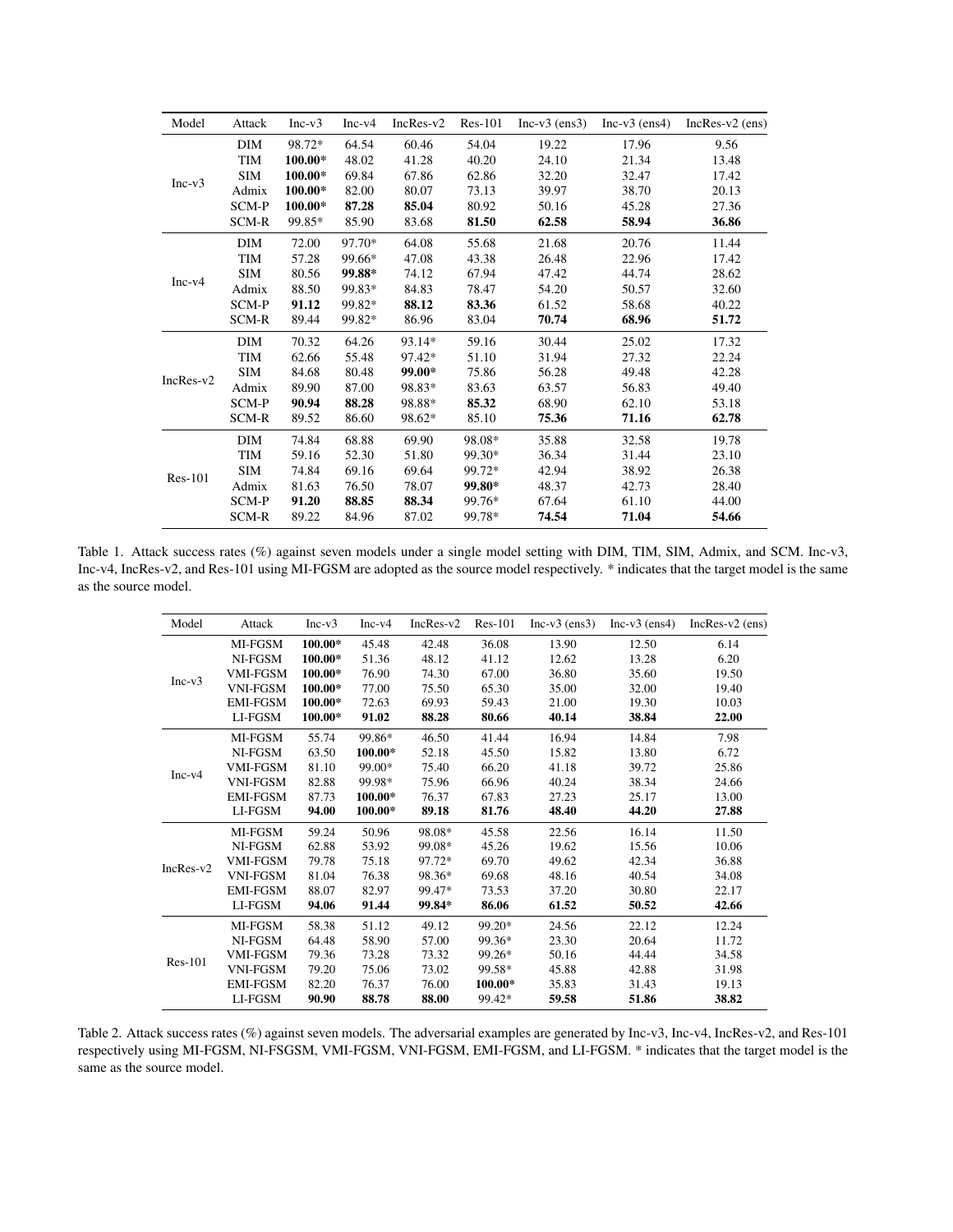| Model    | Attack           | <b>HGD</b> | R&P   | NIPS-r3 | FD.   | ComDefend | RS    | <b>NRP</b> |
|----------|------------------|------------|-------|---------|-------|-----------|-------|------------|
| $Inc-v3$ | MI-CT-FGSM       | 57.27      | 46.63 | 54.33   | 73.43 | 70.73     | 33.00 | 39.90      |
|          | VMI-CT-FGSM      | 71.50      | 63.60 | 69.67   | 78.80 | 79.43     | 37.90 | 56.73      |
|          | EMI-CT-FGSM      | 67.47      | 58.47 | 67.37   | 82.33 | 82.53     | 37.93 | 49.97      |
|          | LI-CT-FGSM       | 88.60      | 79.97 | 85.17   | 86.90 | 92.03     | 39.97 | 65.17      |
|          | MI-Admix-CT-FGSM | 66.00      | 54.23 | 63.50   | 77.50 | 78.10     | 34.83 | 47.50      |
|          | MI-SCM-P-CT-FGSM | 65.20      | 54.43 | 63.13   | 76.90 | 76.07     | 34.33 | 45.10      |
|          | MI-SCM-R-CT-FGSM | 67.87      | 59.67 | 68.10   | 80.13 | 81.27     | 38.87 | 52.00      |

Table 3. Attack success rates (%) against seven defense models. The adversarial examples are generated by Inc-v3 using MI-CT-FSGM, EMI-CT-FGSM, LI-CT-FGSM, MI-Admix-CT-FGSM, and MI-SCM-P(R)-FGSM, respectively. CT denotes the combination of DIM, TIM, and SIM.



Figure 1. (a): The normalized cosine similarity according to the increase of iterations on six gradient-based attack methods. The source model is Inc-v3 and the cosine similarity is averaged over the first 10 samples of the dataset. (b): Attack success rates  $(\%)$  according to varying the number of steps looking ahead on six models except for Inc-v3, which is the source model. (c), (d): Attack success rates  $(\%)$ according to varying the patch sizes of CutMix (dashed lines) and SCM (solid lines) against four normally and three adversarially trained models, respectively. Inc-v3 is used as the source model and SCM refers to SCM-P.

shows that preserving the important features of the input and increasing variance of input distribution help to craft transferable adversaries. Therefore, we believe that applying the transformation that preserves the information of the input image is necessary for improving the transferability.

## 5. Conclusion and Future Work

In this paper, we introduce two methods for boosting the transferability in adversarial attacks, namely Lookahead Iterative Fast Gradient Sign Method (LI-FGSM) and Self-CutMix (SCM). LI-FGSM looks ahead during N steps to explore the optimal direction in advance of updates. Also, SCM utilizes the input transformation that copies the patch from the original image and pastes it back at the same one. They acquires state-of-the-art attack success rates not only against normally trained models but also against adversarial training and defense models. Although methods developed in this work could serve as a potential tool to fool machine learning models, we hope that our methods will be used as a practical algorithm to create robust defense models.

Acknowledgment This work was supported by the Engineering Research Center of Excellence (ERC) Program supported by National Research Foundation (NRF), Korean Ministry of Science & ICT (MSIT) (Grant No. NRF-2017R1A5A1014708).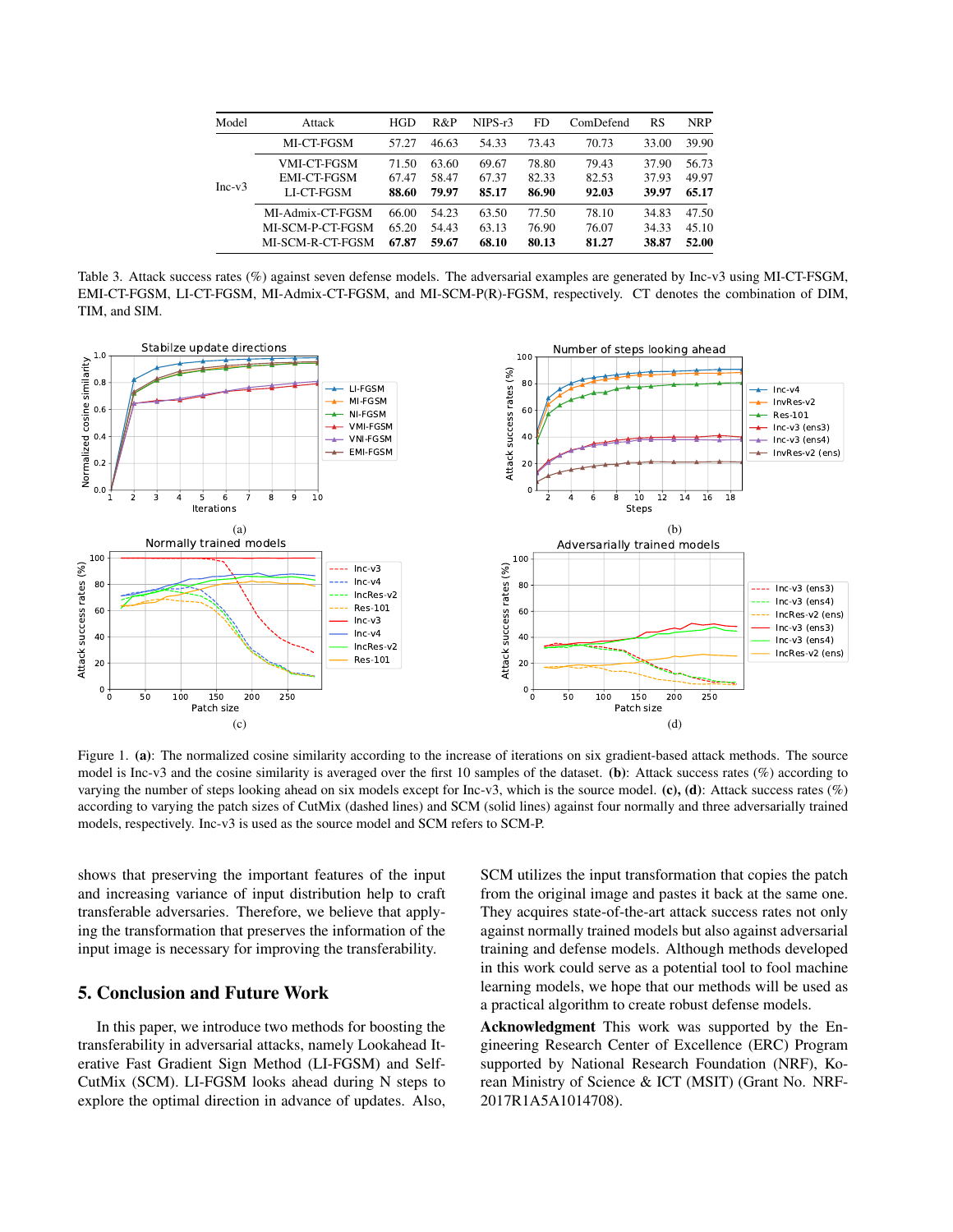## References

- [1] Nicholas Carlini and David Wagner. Towards evaluating the robustness of neural networks. In *2017 ieee symposium on security and privacy (sp)*, pages 39–57. IEEE, 2017. 1
- [2] Jeremy Cohen, Elan Rosenfeld, and Zico Kolter. Certified adversarial robustness via randomized smoothing. In *International Conference on Machine Learning*, pages 1310– 1320. PMLR, 2019. 4
- [3] Yinpeng Dong, Fangzhou Liao, Tianyu Pang, Hang Su, Jun Zhu, Xiaolin Hu, and Jianguo Li. Boosting adversarial attacks with momentum. In *Proceedings of the IEEE conference on computer vision and pattern recognition*, pages 9185–9193, 2018. 1, 2, 4
- [4] Yinpeng Dong, Tianyu Pang, Hang Su, and Jun Zhu. Evading defenses to transferable adversarial examples by translation-invariant attacks. In *Proceedings of the IEEE/CVF Conference on Computer Vision and Pattern Recognition*, pages 4312–4321, 2019. 1, 2, 4
- [5] Ian J Goodfellow, Jonathon Shlens, and Christian Szegedy. Explaining and harnessing adversarial examples. *arXiv preprint arXiv:1412.6572*, 2014. 1, 2
- [6] Kaiming He, Xiangyu Zhang, Shaoqing Ren, and Jian Sun. Deep residual learning for image recognition. In *Proceedings of the IEEE conference on computer vision and pattern recognition*, pages 770–778, 2016. 4
- [7] Xiaojun Jia, Xingxing Wei, Xiaochun Cao, and Hassan Foroosh. Comdefend: An efficient image compression model to defend adversarial examples. In *Proceedings of the IEEE/CVF Conference on Computer Vision and Pattern Recognition*, pages 6084–6092, 2019. 4
- [8] Alexey Kurakin, Ian Goodfellow, Samy Bengio, et al. Adversarial examples in the physical world, 2016. 1, 2
- [9] Fangzhou Liao, Ming Liang, Yinpeng Dong, Tianyu Pang, Xiaolin Hu, and Jun Zhu. Defense against adversarial attacks using high-level representation guided denoiser. In *Proceedings of the IEEE Conference on Computer Vision and Pattern Recognition*, pages 1778–1787, 2018. 4
- [10] Jiadong Lin, Chuanbiao Song, Kun He, Liwei Wang, and John E. Hopcroft. Nesterov accelerated gradient and scale invariance for adversarial attacks. In *International Conference on Learning Representations*, 2020. 1, 2, 4
- [11] Zihao Liu, Qi Liu, Tao Liu, Nuo Xu, Xue Lin, Yanzhi Wang, and Wujie Wen. Feature distillation: Dnn-oriented jpeg compression against adversarial examples. In *2019 IEEE/CVF Conference on Computer Vision and Pattern Recognition (CVPR)*, pages 860–868. IEEE, 2019. 4
- [12] Seyed-Mohsen Moosavi-Dezfooli, Alhussein Fawzi, and Pascal Frossard. Deepfool: a simple and accurate method to fool deep neural networks. In *Proceedings of the IEEE conference on computer vision and pattern recognition*, pages 2574–2582, 2016. 1
- [13] Muzammal Naseer, Salman Khan, Munawar Hayat, Fahad Shahbaz Khan, and Fatih Porikli. A self-supervised approach for adversarial robustness. In *Proceedings of the IEEE/CVF Conference on Computer Vision and Pattern Recognition*, pages 262–271, 2020. 4
- [14] Y. E. NESTEROV. A method for solving the convex programming problem with convergence rate  $o(1/k^2)$ . *Dokl. Akad. Nauk SSSR*, 269:543–547, 1983. 2
- [15] Ning Qian. On the momentum term in gradient descent learning algorithms. *Neural networks*, 12(1):145–151, 1999. 2
- [16] Olga Russakovsky, Jia Deng, Hao Su, Jonathan Krause, Sanjeev Satheesh, Sean Ma, Zhiheng Huang, Andrej Karpathy, Aditya Khosla, Michael Bernstein, et al. Imagenet large scale visual recognition challenge. *International journal of computer vision*, 115(3):211–252, 2015. 2, 4
- [17] Christian Szegedy, Sergey Ioffe, Vincent Vanhoucke, and Alexander A. Alemi. Inception-v4, inception-resnet and the impact of residual connections on learning. In *Proceedings of the Thirty-First AAAI Conference on Artificial Intelligence*, AAAI'17, page 4278–4284. AAAI Press, 2017. 4
- [18] Christian Szegedy, Vincent Vanhoucke, Sergey Ioffe, Jon Shlens, and Zbigniew Wojna. Rethinking the inception architecture for computer vision. In *Proceedings of the IEEE conference on computer vision and pattern recognition*, pages 2818–2826, 2016. 4
- [19] Christian Szegedy, Wojciech Zaremba, Ilya Sutskever, Joan Bruna, Dumitru Erhan, Ian Goodfellow, and Rob Fergus. Intriguing properties of neural networks. *arXiv preprint arXiv:1312.6199*, 2013. 1
- [20] Florian Tramèr, Alexey Kurakin, Nicolas Papernot, Ian Goodfellow, Dan Boneh, and Patrick McDaniel. Ensemble adversarial training: Attacks and defenses. *arXiv preprint arXiv:1705.07204*, 2017. 4
- [21] Xiaosen Wang and Kun He. Enhancing the transferability of adversarial attacks through variance tuning. *arXiv preprint arXiv:2103.15571*, 2021. 2, 3, 4
- [22] Xiaosen Wang, Xuanran He, Jingdong Wang, and Kun He. Admix: Enhancing the transferability of adversarial attacks. In *Proceedings of the IEEE/CVF International Conference on Computer Vision*, pages 16158–16167, 2021. 2, 4
- [23] Xiaosen Wang, Jiadong Lin, Han Hu, Jingdong Wang, and Kun He. Boosting adversarial transferability through enhanced momentum. *CoRR*, abs/2103.10609, 2021. 2, 4
- [24] Cihang Xie, Jianyu Wang, Zhishuai Zhang, Zhou Ren, and Alan Yuille. Mitigating adversarial effects through randomization. *arXiv preprint arXiv:1711.01991*, 2017. 4
- [25] Cihang Xie, Zhishuai Zhang, Yuyin Zhou, Song Bai, Jianyu Wang, Zhou Ren, and Alan L Yuille. Improving transferability of adversarial examples with input diversity. In *Proceedings of the IEEE/CVF Conference on Computer Vision and Pattern Recognition*, pages 2730–2739, 2019. 1, 2, 4
- [26] Sangdoo Yun, Dongyoon Han, Seong Joon Oh, Sanghyuk Chun, Junsuk Choe, and Youngjoon Yoo. Cutmix: Regularization strategy to train strong classifiers with localizable features. In *Proceedings of the IEEE/CVF International Conference on Computer Vision*, pages 6023–6032, 2019. 1
- [27] Hongyi Zhang, Moustapha Cisse, Yann N Dauphin, and David Lopez-Paz. mixup: Beyond empirical risk minimization. *arXiv preprint arXiv:1710.09412*, 2017. 2
- [28] Michael Zhang, James Lucas, Jimmy Ba, and Geoffrey E Hinton. Lookahead optimizer: k steps forward, 1 step back.